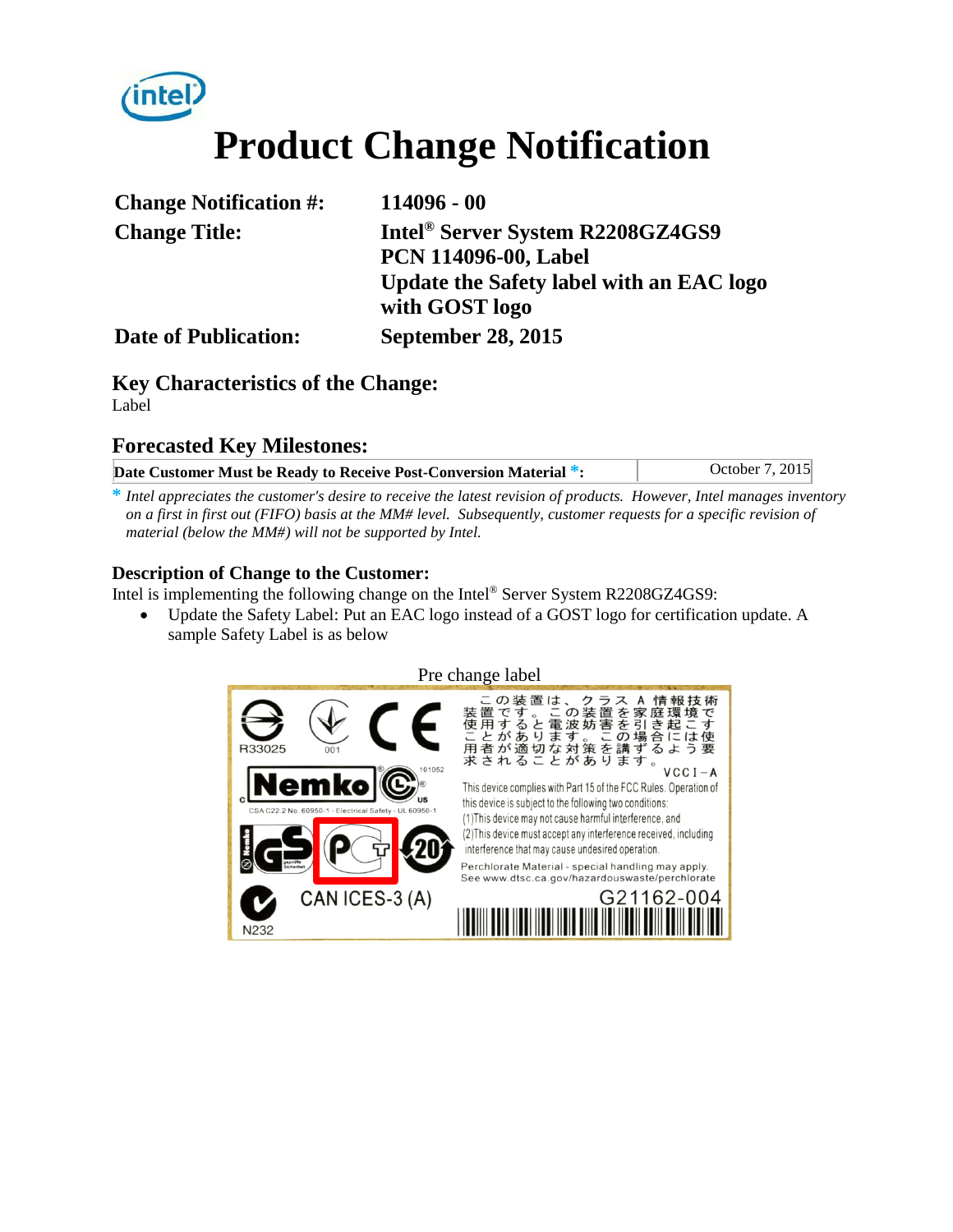

## **Customer Impact of Change and Recommended Action:**

Intel does not expect any impact to customers from this change. Customers may need to validate the function and feature change once the post-change system is available.

## **Products Affected / Intel Ordering Codes:**

| <b>Product Code</b> | MM#    | <b>Pre Change TA</b> | <b>Post Change TA</b> |
|---------------------|--------|----------------------|-----------------------|
| R2208GZ4GS9         | 922762 | G67940-004           | G67940-005            |

### **PCN Revision History:**

**Date of Revision: Revision Number: Reason:**

September 28, 2015 00 00 Originally Published PCN